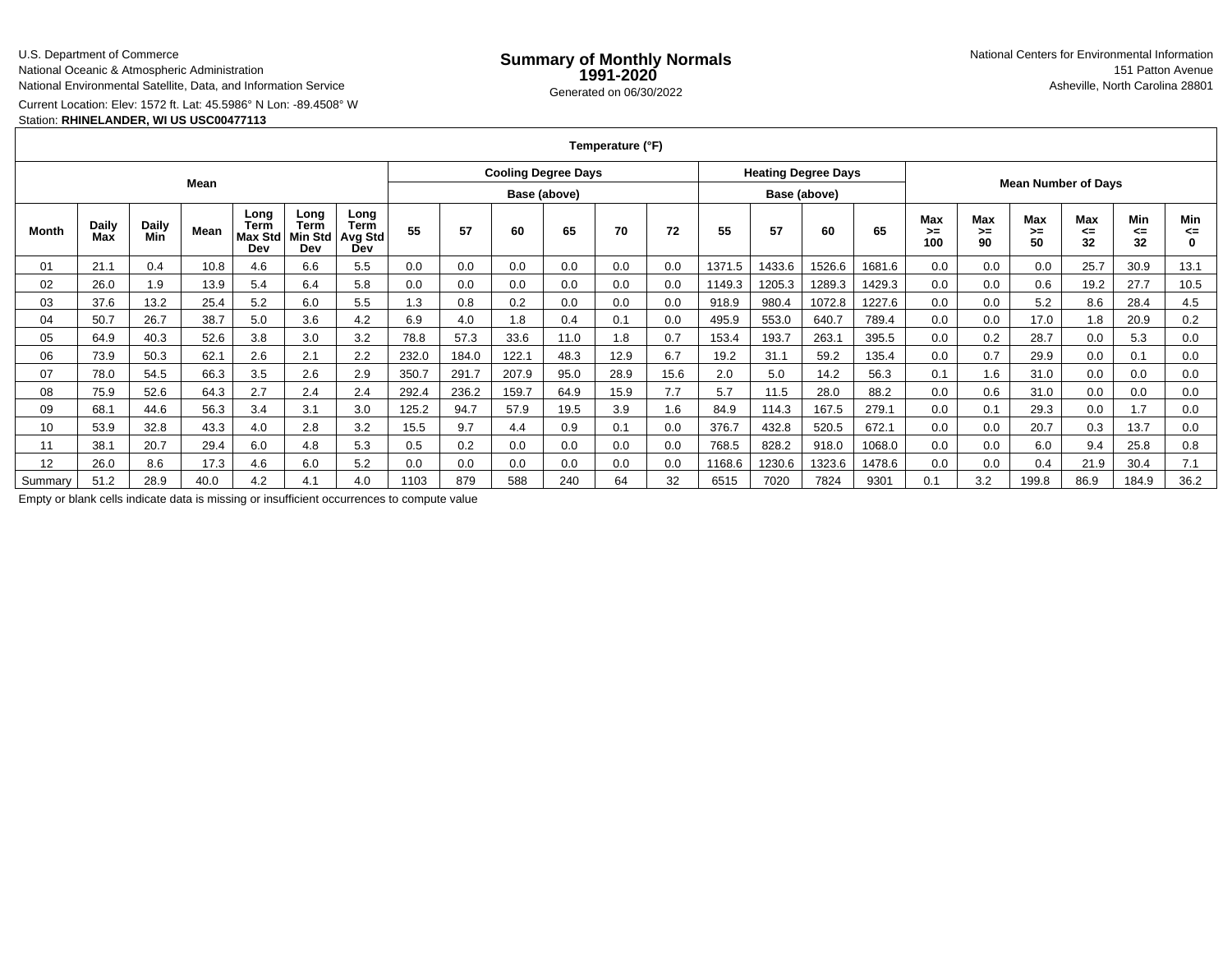U.S. Department of CommerceNational Oceanic & Atmospheric Administration

National Environmental Satellite, Data, and Information Service

e **Summary of Monthly Normals**<br> **1991-2020** 151 Patton Avenue **1991-2020** 1997-2020 e Generated on 06/30/2022 Asheville, North Carolina 28801 National Centers for Environmental Information151 Patton Avenue

Current Location: Elev: 1572 ft. Lat: 45.5986° N Lon: -89.4508° W

# Station: **RHINELANDER, WI US USC00477113**

### **Precipitation (in.)**

|         | <b>Totals</b> |           |           | $\cdots$<br><b>Mean Number of Days</b> | Precipitation Probabilities<br>Probability that precipitation will be<br>equal to or less than<br>the indicated amount |                                                         |       |       |  |  |  |
|---------|---------------|-----------|-----------|----------------------------------------|------------------------------------------------------------------------------------------------------------------------|---------------------------------------------------------|-------|-------|--|--|--|
|         | <b>Means</b>  |           |           | <b>Daily Precipitation</b>             |                                                                                                                        | <b>Monthly Precipitation<br/>vs. Probability Levels</b> |       |       |  |  |  |
| Month   | Mean          | $>= 0.01$ | $>= 0.10$ | $>= 0.50$                              | $>= 1.00$                                                                                                              | 0.25                                                    | 0.50  | 0.75  |  |  |  |
| 01      | 1.22          | 10.5      | 4.0       | 0.2                                    | 0.0                                                                                                                    | 0.71                                                    | 1.12  | 1.47  |  |  |  |
| 02      | 1.16          | 7.9       | 3.7       | 0.4                                    | 0.1                                                                                                                    | 0.67                                                    | 1.10  | 1.45  |  |  |  |
| 03      | 1.80          | 8.6       | 4.8       | 1.1                                    | 0.1                                                                                                                    | 0.90                                                    | 1.77  | 2.39  |  |  |  |
| 04      | 2.97          | 10.8      | 7.0       | 2.1                                    | 0.4                                                                                                                    | 2.02                                                    | 2.79  | 3.92  |  |  |  |
| 05      | 3.77          | 13.1      | 8.4       | 2.5                                    | 0.7                                                                                                                    | 2.56                                                    | 3.55  | 4.52  |  |  |  |
| 06      | 4.52          | 12.7      | 8.2       | 3.1                                    | 1.0                                                                                                                    | 3.48                                                    | 4.30  | 5.44  |  |  |  |
| 07      | 4.39          | 11.3      | 7.6       | 2.6                                    | 1.1                                                                                                                    | 2.79                                                    | 4.29  | 5.30  |  |  |  |
| 08      | 3.50          | 10.7      | 7.1       | 2.5                                    | 0.6                                                                                                                    | 2.17                                                    | 3.41  | 3.91  |  |  |  |
| 09      | 4.12          | 11.4      | 7.6       | 2.5                                    | 0.9                                                                                                                    | 2.63                                                    | 3.42  | 5.68  |  |  |  |
| 10      | 3.38          | 12.8      | 7.6       | 1.9                                    | 0.7                                                                                                                    | 2.10                                                    | 3.33  | 4.25  |  |  |  |
| 11      | 1.95          | 10.2      | 4.9       | 1.1                                    | 0.3                                                                                                                    | 1.41                                                    | 1.93  | 2.36  |  |  |  |
| 12      | 1.58          | 10.9      | 5.0       | 0.6                                    | 0.1                                                                                                                    | 0.91                                                    | 1.66  | 1.93  |  |  |  |
| Summary | 34.36         | 130.9     | 75.9      | 20.6                                   | 6.0                                                                                                                    | 22.35                                                   | 32.67 | 42.62 |  |  |  |

Empty or blank cells indicate data is missing or insufficient occurrences to compute value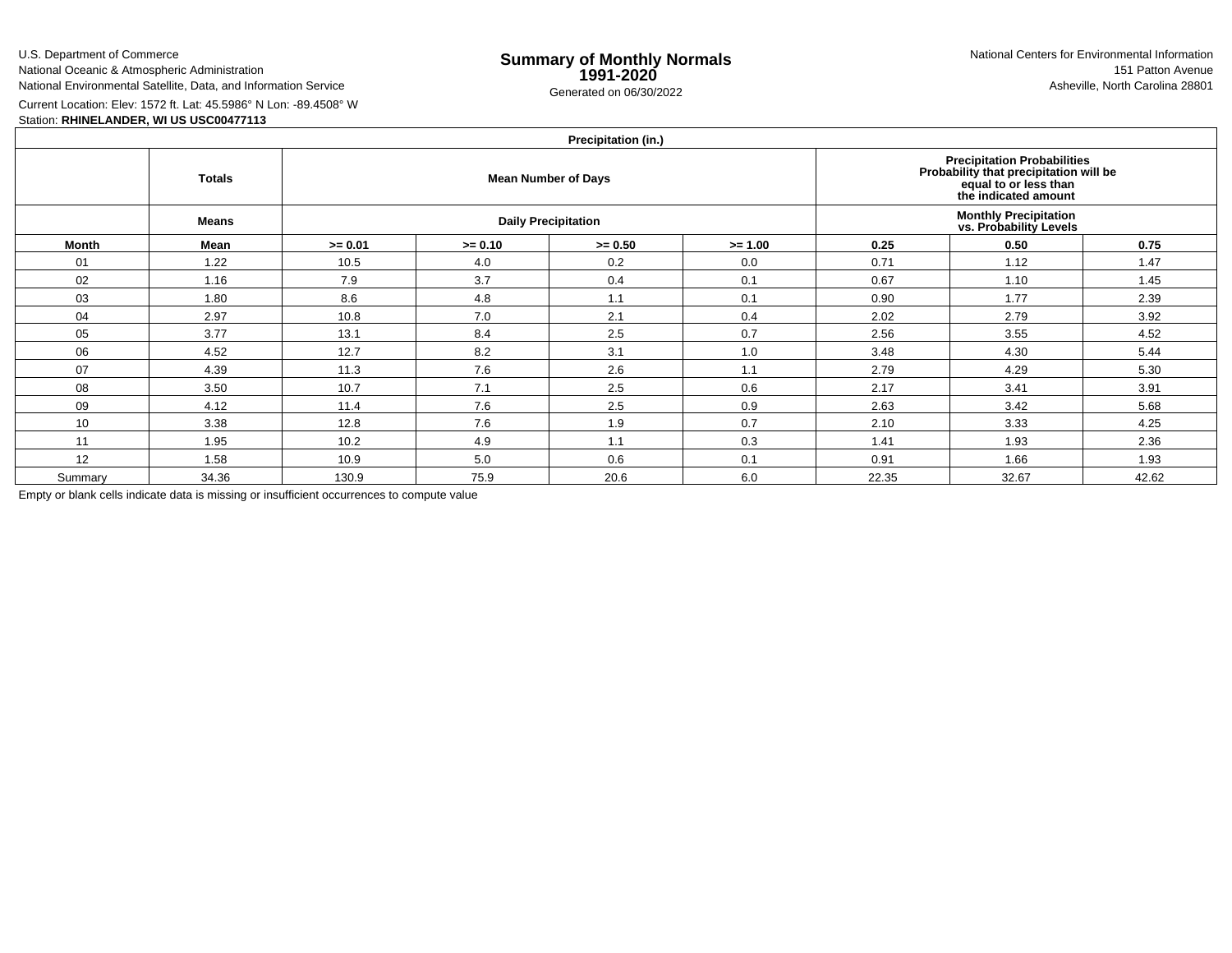U.S. Department of Commerce

National Oceanic & Atmospheric AdministrationNational Environmental Satellite, Data, and Information Service

e **Summary of Monthly Normals**<br> **1991-2020** 151 Patton Avenue **1991-2020** 1997-2020 e Generated on 06/30/2022 Asheville, North Carolina 28801 National Centers for Environmental Information151 Patton Avenue

Current Location: Elev: 1572 ft. Lat: 45.5986° N Lon: -89.4508° W

# Station: **RHINELANDER, WI US USC00477113**

|         | Snow (in.)       |                            |      |     |      |       |       |       |                          |      |                                                                                                  |                                                                                                          |       |  |  |
|---------|------------------|----------------------------|------|-----|------|-------|-------|-------|--------------------------|------|--------------------------------------------------------------------------------------------------|----------------------------------------------------------------------------------------------------------|-------|--|--|
|         | <b>Totals</b>    | <b>Mean Number of Days</b> |      |     |      |       |       |       |                          |      |                                                                                                  | <b>Snow Probabilities</b><br>Probability that snow will be equal to<br>or less than the indicated amount |       |  |  |
|         | Means            | Snowfall >= Thresholds     |      |     |      |       |       |       | Snow Depth >= Thresholds |      | Monthly Snow vs. Probability Levels<br>Values derived from the<br>incomplete gamma distribution. |                                                                                                          |       |  |  |
| Month   | Snowfall<br>Mean | 0.01                       | 1.0  | 3.0 | 5.00 | 10.00 |       | 3     | 5                        | 10   | .25                                                                                              | .50                                                                                                      | .75   |  |  |
| 01      | 12.00            | 9.1                        | 5.2  | 1.4 | 0.3  | 0.0   | 29.7  | 27.5  | 25.6                     | 15.5 | 9.20                                                                                             | 11.40                                                                                                    | 15.00 |  |  |
| 02      | 12.30            | 6.8                        | 4.0  | 1.4 | 0.4  | 0.1   | 28.0  | 27.3  | 25.9                     | 20.0 | 6.50                                                                                             | 9.30                                                                                                     | 14.30 |  |  |
| 03      | 7.50             | 4.3                        | 3.3  | 1.2 | 0.4  | 0.1   | 22.7  | 21.1  | 19.1                     | 14.9 | 3.60                                                                                             | 6.50                                                                                                     | 11.80 |  |  |
| 04      | 7.40             | 2.4                        | 1.7  | 0.9 | 0.4  | 0.1   | 6.4   | 5.1   | 3.6                      | 1.7  | 1.50                                                                                             | 5.50                                                                                                     | 9.80  |  |  |
| 05      | 0.10             | 0.1                        | 0.0  | 0.0 | 0.0  | 0.0   | 0.0   | 0.0   | 0.0                      | 0.0  | 0.00                                                                                             | 0.00                                                                                                     | 0.00  |  |  |
| 06      | 0.00             | 0.0                        | 0.0  | 0.0 | 0.0  | 0.0   | 0.0   | 0.0   | 0.0                      | 0.0  | 0.00                                                                                             | 0.00                                                                                                     | 0.00  |  |  |
| 07      | 0.00             | 0.0                        | 0.0  | 0.0 | 0.0  | 0.0   | 0.0   | 0.0   | 0.0                      | 0.0  | 0.00                                                                                             | 0.00                                                                                                     | 0.00  |  |  |
| 08      | 0.00             | 0.0                        | 0.0  | 0.0 | 0.0  | 0.0   | 0.0   | 0.0   | 0.0                      | 0.0  | 0.00                                                                                             | 0.00                                                                                                     | 0.00  |  |  |
| 09      | 0.00             | 0.0                        | 0.0  | 0.0 | 0.0  | 0.0   | 0.0   | 0.0   | 0.0                      | 0.0  | 0.00                                                                                             | 0.00                                                                                                     | 0.00  |  |  |
| 10      | 1.10             | 0.7                        | 0.4  | 0.2 | 0.0  | 0.0   | 0.6   | 0.3   | 0.0                      | 0.0  | 0.00                                                                                             | 0.30                                                                                                     | 2.00  |  |  |
| 11      | 7.00             | 4.7                        | 2.4  | 0.7 | 0.2  | 0.1   | 8.9   | 4.8   | 2.4                      | 0.5  | 2.10                                                                                             | 4.50                                                                                                     | 9.90  |  |  |
| 12      | 14.80            | 8.6                        | 5.4  | 1.5 | 0.5  | 0.0   | 25.4  | 21.6  | 15.3                     | 4.8  | 8.60                                                                                             | 16.40                                                                                                    | 20.00 |  |  |
| Summary | 62.2             | 36.7                       | 22.4 | 7.3 | 2.2  | 0.4   | 121.7 | 107.7 | 91.9                     | 57.4 | 31.5                                                                                             | 53.9                                                                                                     | 82.8  |  |  |

Empty or blank cells indicate data is missing or insufficient occurrences to compute value